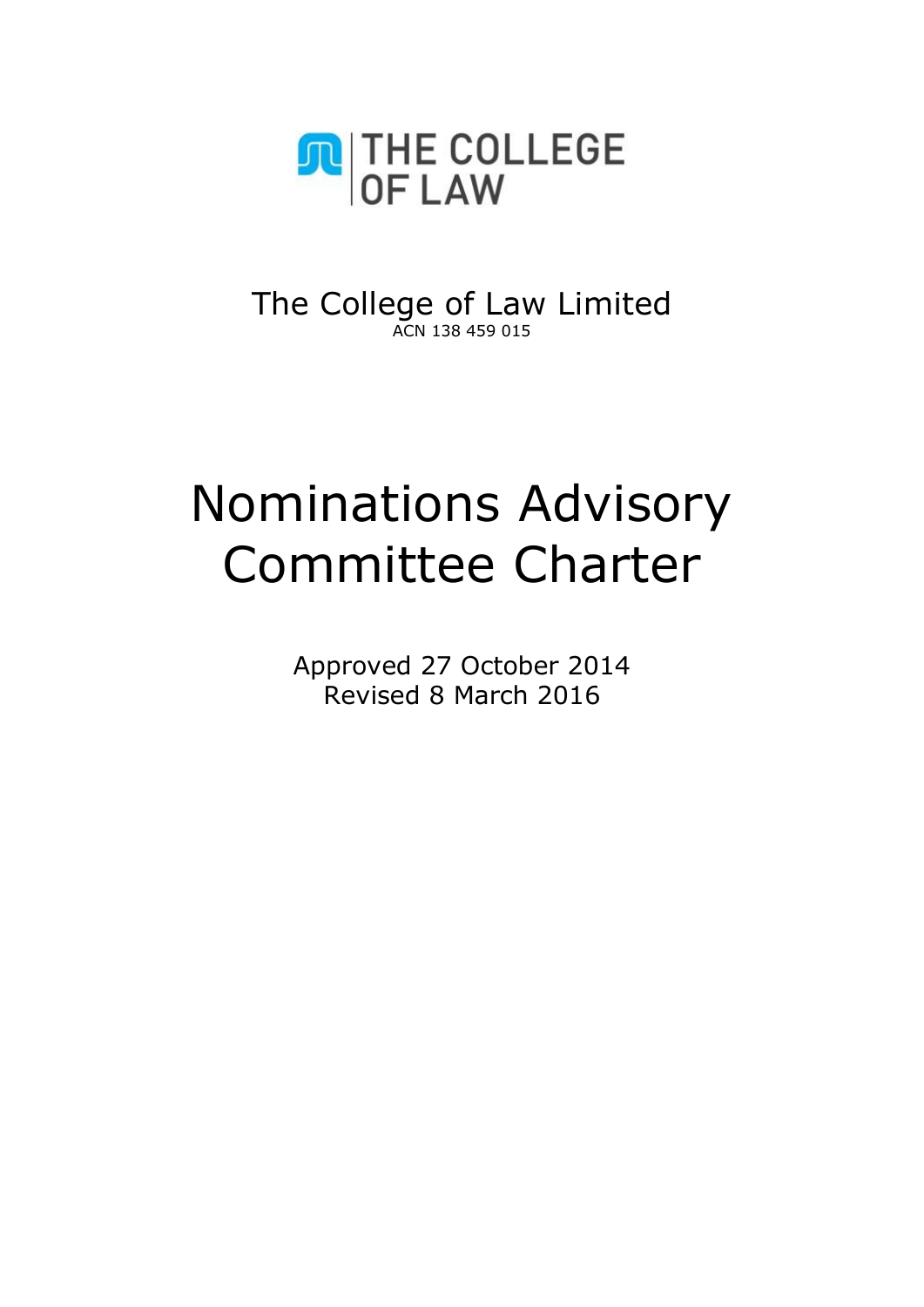# **Table of Contents**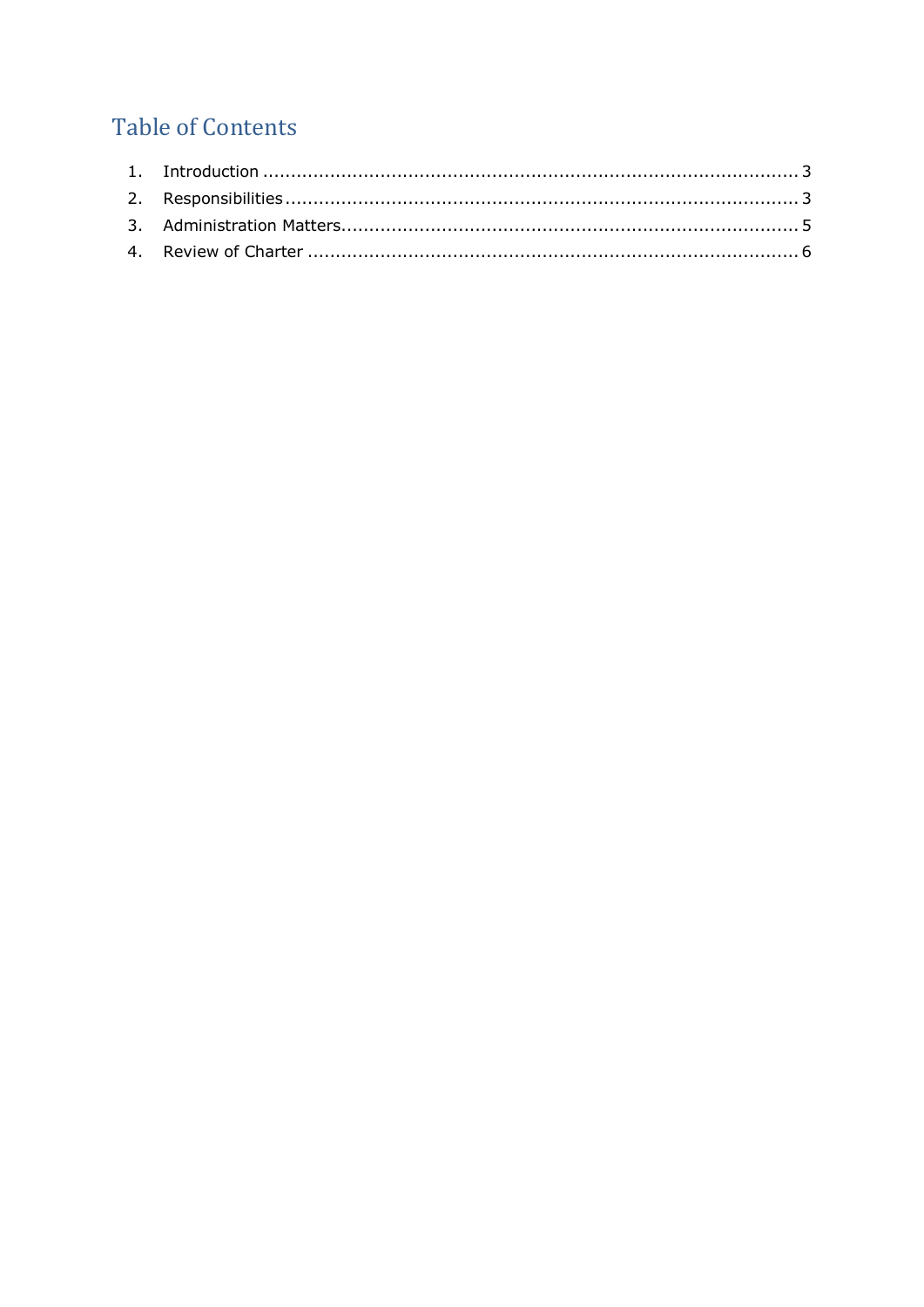#### **THE COLLEGE OF LAW LIMITED ("COMPANY") NOMINATIONS ADVISORY COMMITTEE CHARTER Approved 27 October 2014 Revised 8 March 2016**

# <span id="page-2-0"></span>**1. Introduction**

- 1.1. The Nominations Advisory Committee ("**Committee**") is established under article 5.12 of the Company's constitution ("**Constitution**").
- 1.2. This Charter must be read in conjunction with article 5.12 of the Constitution and should there be any conflict between the Constitution and the Charter, then the Constitution will prevail.
- 1.3. The Board of Governors ("**Board**") continuously reviews current trends and best practice in relation to corporate governance. The primary function of the Committee is to assist the Board in the effective discharge of its corporate governance responsibilities having regard to the law and the highest standards of governance in relation to:
	- 1.3.1 the establishment of criteria to be approved by the Board for the identification of potential candidates for appointment to the Board and admission to specific membership of the Company as detailed in the Constitution<sup>1</sup>;
	- 1.3.2 the identification of potential candidates for appointment to the Board and admission to specific membership of the Company, including assessing the skills of potential candidates<sup>2</sup>;
	- 1.3.3 the establishment of policies, criteria and guidelines in relation to the selection of potential candidates for appointment to the Board and admission to membership of the Company<sup>3</sup>; and
	- 1.3.4 the proposal of amendments to the Constitution required to give effect to the policies, criteria and guidelines established under section 1.3.3 of this Charter<sup>4</sup>.
- 1.4. This Charter provides further detail with regard to the responsibilities of the Committee as detailed in article 5.12 of the Constitution and details the manner in which the Committee will operate.
- 1.5. The Committee shall comply with the policies and procedures established by the Board and notified to the Committee from time to time<sup>5</sup>, as well as generally acting in accordance with College policies.
- 1.6. It is acknowledged that as an advisory committee, the Committee may provide advice and recommendations to the Board; however the Board retains ultimate authority and is not obliged to follow any such advice and recommendations. The Committee does not relieve any Governors of their responsibilities as Governors of the Company.
- 1.7. The Committee is only authorised to exercise the powers expressly conferred on it by the Constitution or the Board, including under this Charter. The Committee must exercise those powers in accordance with any directions, strategies, objectives or policies of the Board.

# <span id="page-2-1"></span>**2. Responsibilities**

The specific responsibilities of the Committee are set out as follows:

## *Establishment of criteria for the identification of potential candidates*

2.1 To develop criteria for the identification of potential candidates taking into consideration the necessary and desirable competencies of new Governors and Members.

 <sup>1</sup> Article 5.12(e)(i) of the Company's Constitution

<sup>&</sup>lt;sup>2</sup> Article 5.12(e)(ii) of the Company's Constitution  $3$ Article  $5.12(e)(v)$  of the Company's Constitution

 $4$  Article  $5.12(e)(vi)$  of the Company's Constitution

<sup>5</sup> Article 5.12(c) of the Company's Constitution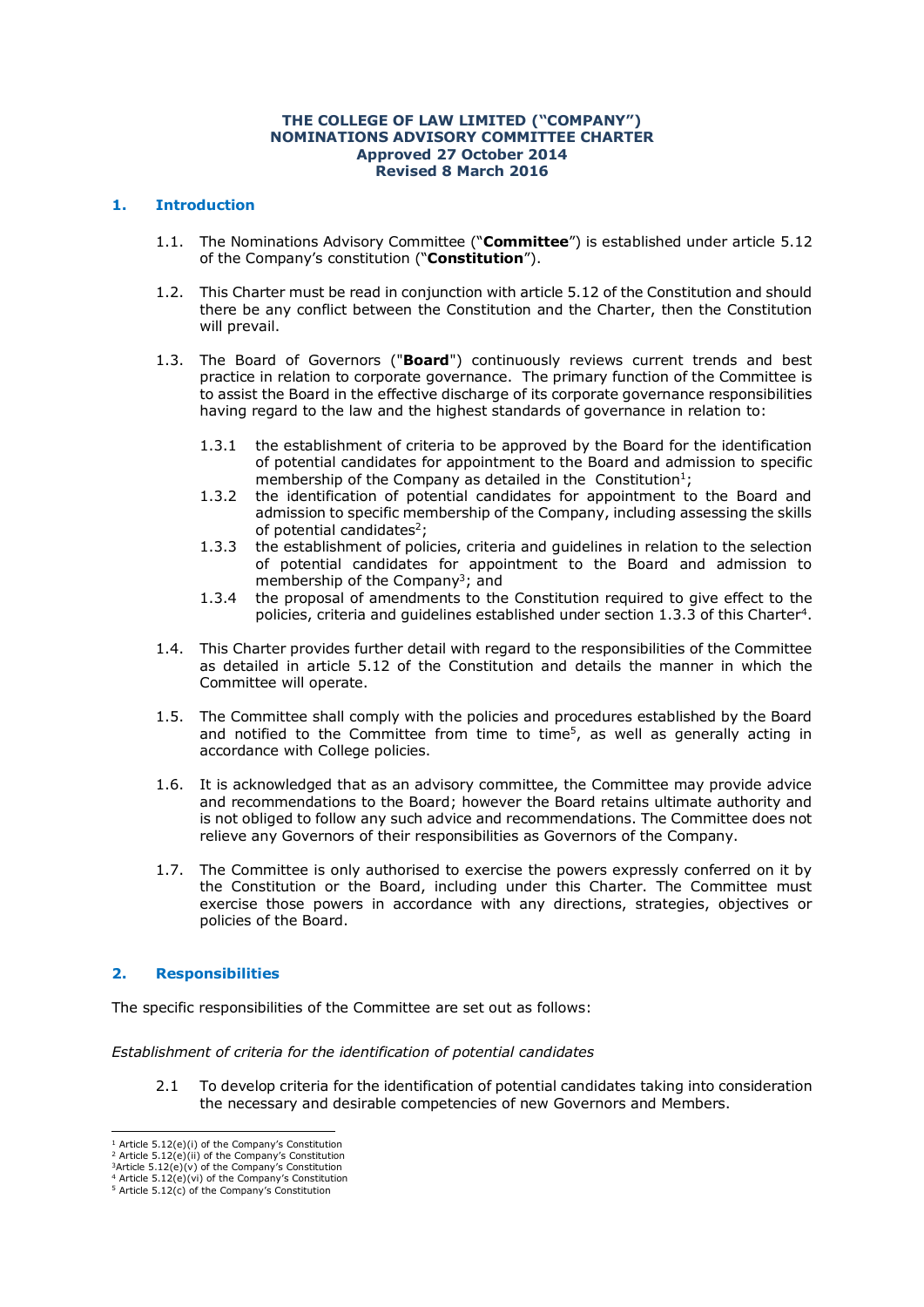2.2 When considering the matters in section 2.1 of this Charter with regard to Membership of the Company, ensuring there is a spread across the various legal communities.

#### *Identification of potential candidates*

- 2.3 The Committee will seek to identify the candidates that it feels have the necessary skills and competencies to increase the effectiveness of the Board.
- 2.4 The Committee may engage external consultants where it considers necessary to assist in the identification of potential candidates for the role of Governor.

#### *Skillset of potential candidates*

- 2.5 The Committee will prepare and provide to the Board a recommended Statement of Duties and Skillsets for Governors ("**Statement**"), which the Committee will review from time to time. Such Statement is to be incorporated into the Company's Corporate Governance Charter.
- 2.6 The Committee should evaluate the range of skills, experience and expertise of the personnel on the Board at the time when considering potential candidates in conjunction with the Statement. Such evaluation will assist in enabling the identification of those skills that will best increase the effectiveness of the Board.
- 2.6 If considered by the Committee to be necessary or desirable, the Committee should adopt a Board skills matrix to identify any deficient competencies in the skills and experience of the personnel on the Board at the time. Such matrix is to be approved by the Board.

#### *Selection of new Governors and Community Ordinary Members*

- 2.8 The Committee should establish policies, criteria and guidelines in relation to the selection of potential candidates for appointment to the Board and admission to membership of the Company.<sup>6</sup>
- 2.9 When reporting its recommendation to the Board about the suitability of potential candidates for selection<sup>7</sup>, the Committee will ensure it has considered issues of diversity, board composition, skills, experience and expertise that will best complement the efficiency and effectiveness of the Board.
- 2.10 The Board will make the final recommendation to Members with respect to any new Governor appointments and admissions to membership of the Company.
- 2.11 The Board may fill a casual vacancy on the Board in accordance with the provisions of the Constitution without consulting the Committee. Any person appointed in such manner will be required to stand for election at the next annual general meeting of the Company following their appointment<sup>8</sup>, provided that the Board has received a nomination of that person from the Committee<sup>9</sup>.

#### *Generally*

2.12 In discharging their responsibilities, Committee members have a duty to act in the best interests of the College as a whole, irrespective of personal, professional, commercial or other interests, loyalties or affiliations, and must respect the confidential nature of the discussions and resolutions of the Committee.

 <sup>6</sup> Article 5.12(e)(v) of the Company's Constitution

<sup>7</sup> Article 5.12(e)(iv) of the Company's Constitution

<sup>8</sup> Article 8.1(h) of the Company's Constitution <sup>9</sup> Article 8.1g) of the Company's Constitution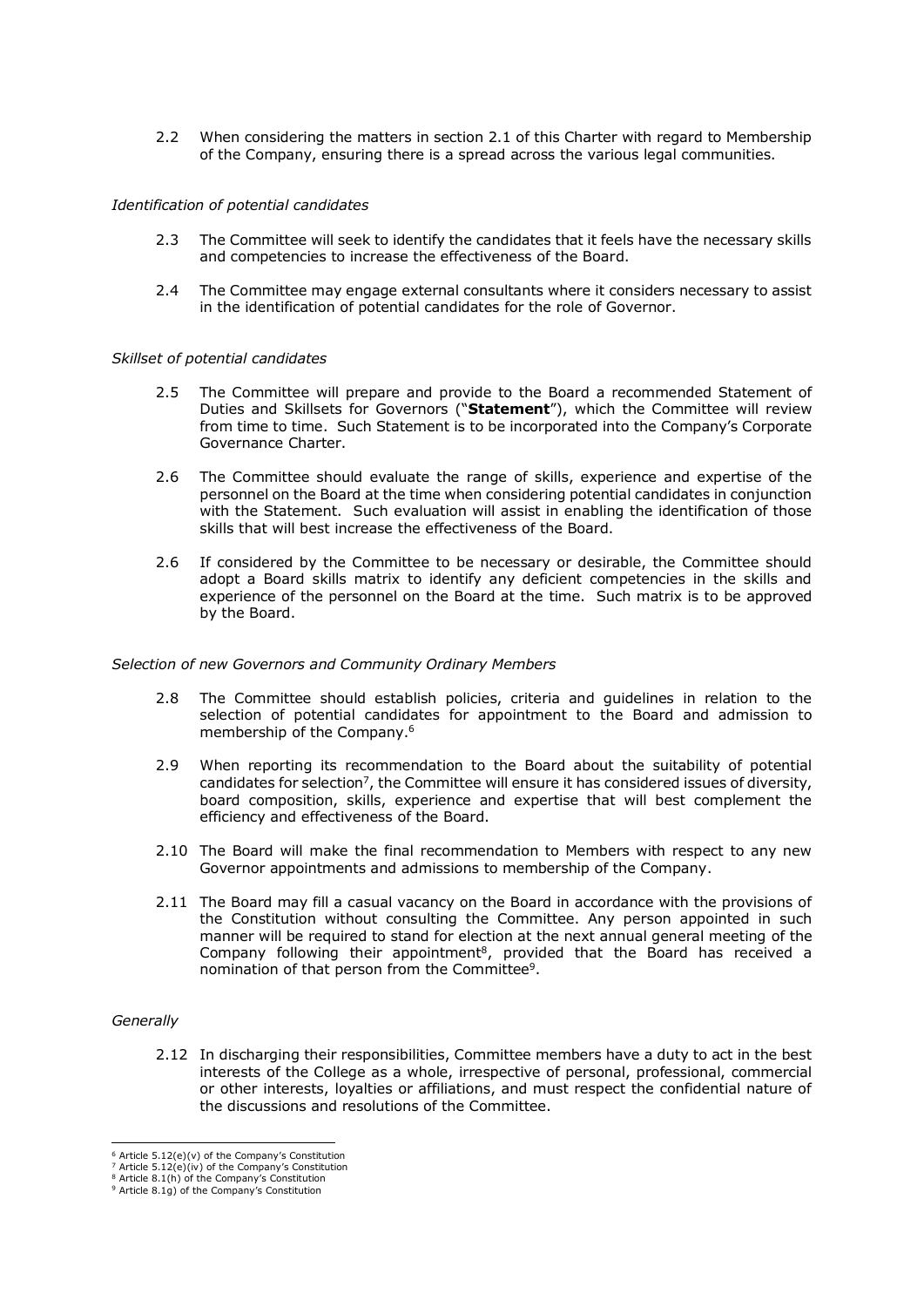- 2.13 Any conflicts of interest must be declared prior to the commencement of any relevant Committee meeting.
- 2.14 If the rest of the Committee members in attendance at the meeting are of the opinion that such conflict will inhibit the relevant Committee member from discharging his or her responsibilities as detailed in Section 2.12 of this Charter, the conflicted member may not participate in the matter of business on the Agenda in relation to which they are conflicted.

# <span id="page-4-0"></span>**3. Administration Matters**

*Composition and Term*

- 3.1. The Committee is an advisory committee of the Board.
- 3.2. The Committee shall comprise:
	- 3.2.1 the Chair;
	- 3.2.2 two members of the Board appointed by the Board;
	- 3.2.3 the Preferred Foundation Ordinary Member; and
	- 3.2.4 three Members of the Company chosen at the annual general meeting, one being an Alumni Ordinary Member, one being a Community Ordinary Member and one being a Foundation Ordinary Member.
- 3.3. Where Committee members are also on the Board, their duties and responsibilities in respect of the Committee will be in addition to their duties as a Governor.
- 3.4. The term of the three Committee members chosen at the annual general meeting, as detailed in Section 3.2.4 of this Charter, will be until the second annual general meeting following their appointment, or. At the end of a Committee member's tenure, the Board will fill the vacancy from the relevant Members' category and will seek confirmation at the next annual general meeting of the Committee member's appointment.
- 3.5. The term of the two members of the Board, as detailed in Section 3.2.2 of this Charter, will be ongoing unless otherwise determined by the Board. .
- 3.6. Pursuant to article 5.12(e) of the Constitution, the Board may fill any casual vacancy on the Committee (if applicable) but must do so from the relevant Members' category. Confirmation of this appointment will occur at the next annual general meeting.

#### *Meetings*

- 3.7 The Committee will hold meetings as requested by the Chair or the Board, which is expected to generally be at the least two (2) times per year.
- 3.8. A quorum will be a simple majority of the members of the Committee at the current time.
- 3.9. Meetings of the Committee may be held face-to-face or through any technological means by which members can participate in a discussion or by a written resolution signed by all members entitled to vote on that resolution at a meeting of the Committee.
- 3.10. The notice and agenda of meetings will be prepared by the Chair in consultation with Committee members and with the support of the Company Secretary and will include relevant supporting papers, as appropriate.
- 3.11. The Chair may invite any Governor, Officer or Employee of the Company to attend its meetings as it sees fit.